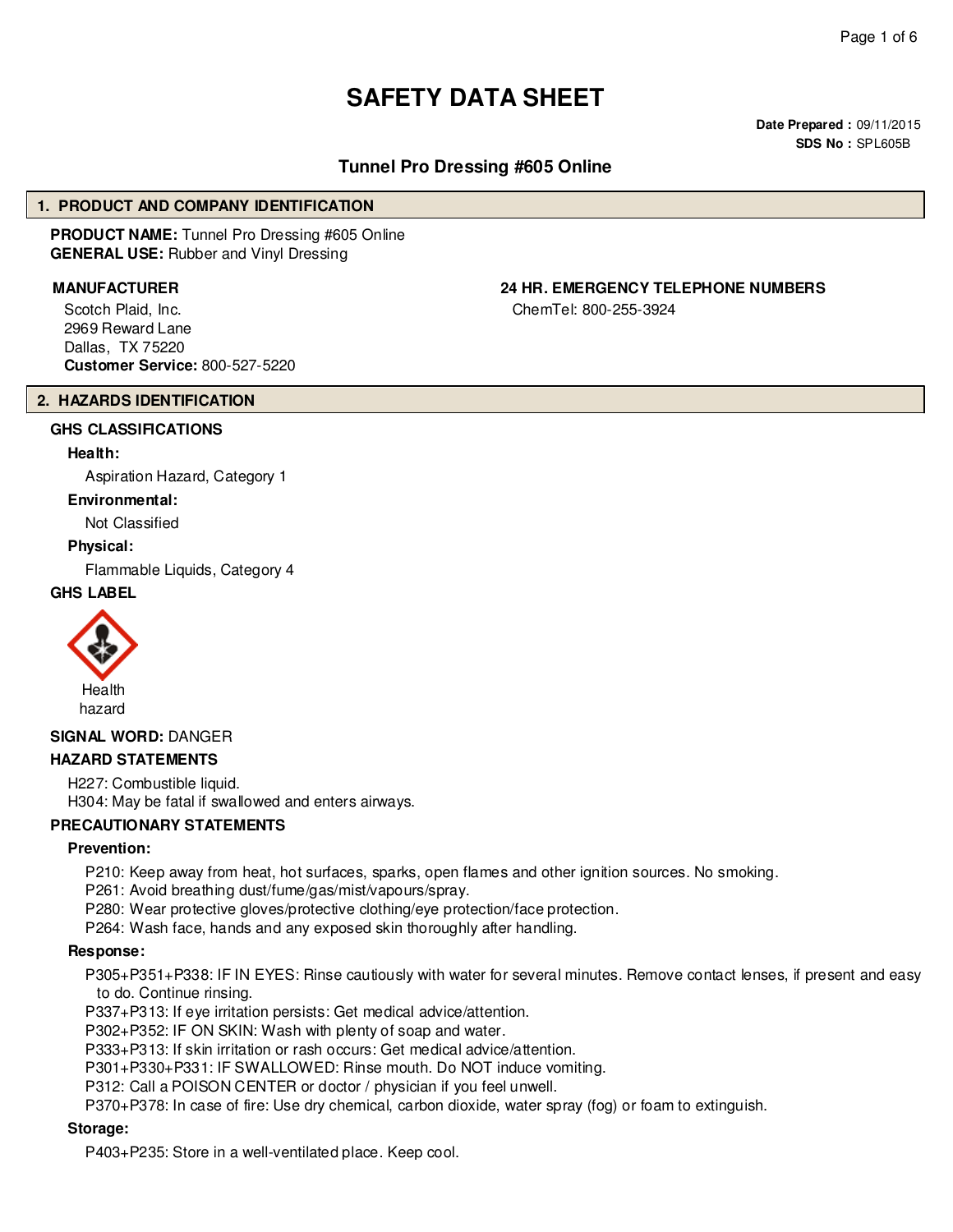P102: Keep out of reach of children.

# **Disposal:**

P501: Dispose of contents/container to an approved waste disposal plant.

# **3. COMPOSITION / INFORMATION ON INGREDIENTS**

| <b>Chemical Name</b>                       | $Wt.$ %     | <b>CAS</b> |
|--------------------------------------------|-------------|------------|
| Aliphatic<br><b>Petrolleum Distillates</b> | 70<br>$-80$ | 64742-48-9 |

#### **4. FIRST AID MEASURES**

**EYES:** Immediately flush eyes with plenty of water. Get medical attention, if irritation persists.

**SKIN:** Wash with soap and water. Get medical attention if irritation develops or persists.

**INGESTION:** Do NOT induce vomiting. Never give anything by mouth to an unconscious person. Rinse mouth with water. Consult a physician.

**INHALATION:** Remove to fresh air. If not breathing, give artificial respiration. If breathing is difficult, give oxygen. Get immediate medical attention.

# **SIGNS AND SYMPTOMS OF OVEREXPOSURE**

**EYES:** Contact may cause eye irritation.

**SKIN:** Contact may cause skin irritation.

**INGESTION:** May cause headache and nausea.

**INHALATION:** May cause drowsiness and/or dizziness.

**ACUTE EFFECTS:** May cause an allergic reaction among sensitive indivduals.

**CHRONIC EFFECTS:** Repeated or prolonged exposure to the skin may cause dermatitis. Ingestion may cause nausea, weakness and central nervous systems effects.

**NOTES TO PHYSICIAN:** Treat symptomatically

# **5. FIRE FIGHTING MEASURES**

**GENERAL HAZARD:** The vapor of this product may form a combustible mixtures with air in confined spaces.

**EXTINGUISHING MEDIA:** Use dry chemical, carbon dioxide, water spray (fog) or foam when fighting fires involving this material. **HAZARDOUS COMBUSTION PRODUCTS:** Oxides of carbon.

**EXPLOSION HAZARDS:** In a fire or if heated, a pressure increase will occur and the container may burst, with a risk of a subsequent explosion.

**FIRE FIGHTING PROCEDURES:** Use fire fighting measures that are appropriate for the local circumstance and the surrounding environment.

**FIRE FIGHTING EQUIPMENT:** Use personal protective equipment

# **6. ACCIDENTAL RELEASE MEASURES**

**SMALL SPILL:** Stop leak if safe to do so. Soak up and contain spill with an absorbant material and place in container for proper disposal. Flush away traces with water.

**LARGE SPILL:** Dike spilled material or otherwise contain material to ensure runoff does not reach into soil, ditches, sewers and / or groundwater. Transfer material into suitable containers for proper disposal in accordance with local, state and federal regulations.

# **ENVIRONMENTAL PRECAUTIONS**

**WATER SPILL:** Do not allow material to contaminate waterways.

**LAND SPILL:** Do not allow material to contaminate the soil.

**GENERAL PROCEDURES:** Ensure clean-up is conducted by trained personnel only. Refer to protective measures listed in Sections 7 and 8.

**SPECIAL PROTECTIVE EQUIPMENT:** For personal protection see section 8.

**COMMENTS:** Inform appropriate managerial or supervisory personnel of all environmental releases. Prevent further leakage or spillage if safe to do so.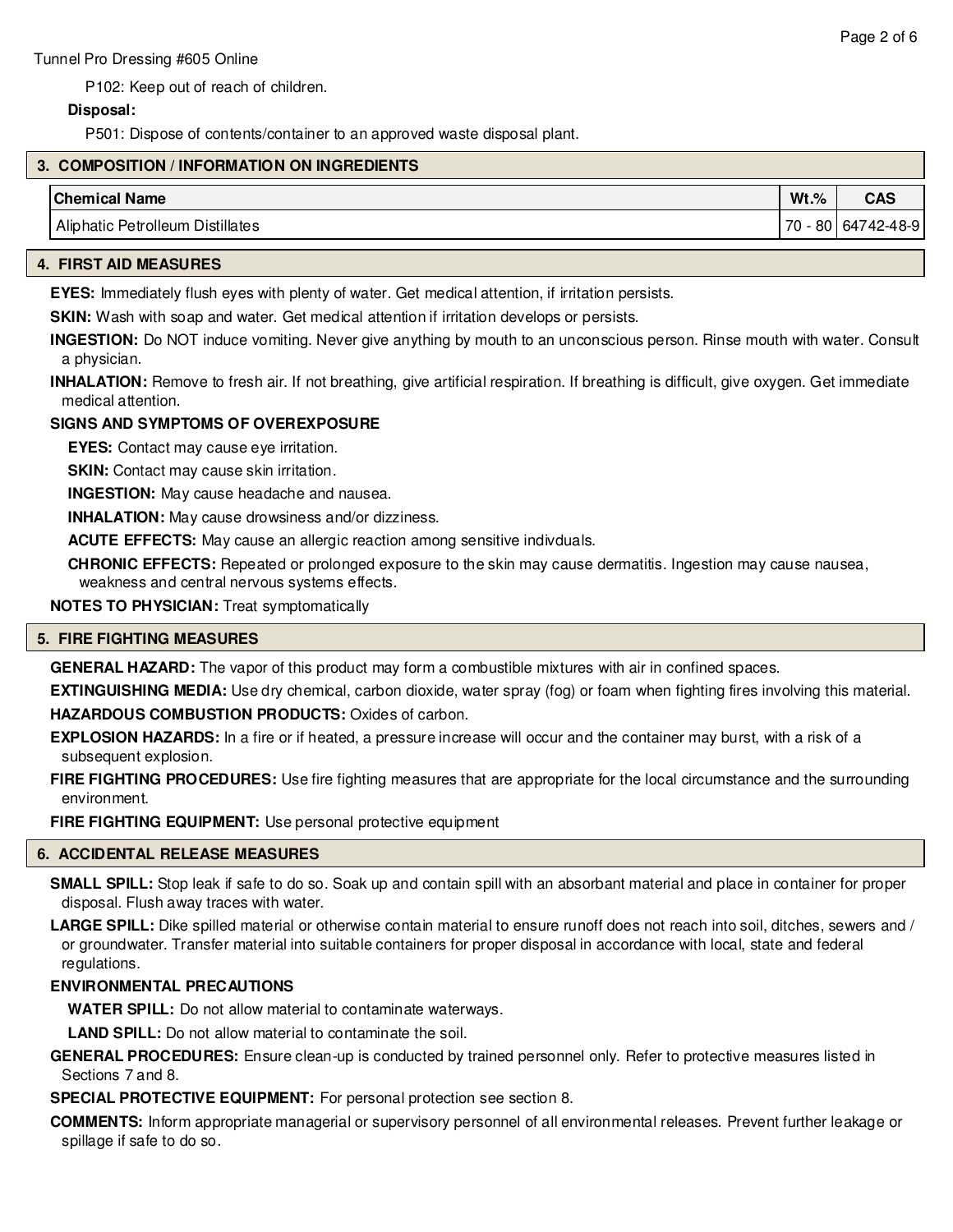# **7. HANDLING AND STORAGE**

**GENERAL PROCEDURES:** Handle in accordance with good industrial hygiene and safety procedures. Use personal protection recommended in Section 8. Follow all product label instructions.

**HANDLING:** Wash face, hands and any exposed skin thoroughly after handling. Avoid breathing vapors or mists.

**STORAGE:** Keep out of reach of children. Store in original container in a cool, dry and well ventilated area.

# **8. EXPOSURE CONTROLS / PERSONAL PROTECTION**

#### **EXPOSURE GUIDELINES**

| OSHA HAZARDOUS COMPONENTS (29 CFR1910.1200)    |             |                        |                   |                  |                   |  |  |
|------------------------------------------------|-------------|------------------------|-------------------|------------------|-------------------|--|--|
|                                                |             | <b>EXPOSURE LIMITS</b> |                   |                  |                   |  |  |
|                                                |             | <b>OSHA PEL</b>        |                   | <b>ACGIH TLV</b> |                   |  |  |
| <b>Chemical Name</b>                           |             | ppm                    | mg/m <sup>3</sup> | ppm              | mg/m <sup>3</sup> |  |  |
| Aliphatic Petrolleum Distillates               | <b>TWA</b>  | $[1]$                  | $[1]$             | $[1]$            | $[1]$             |  |  |
|                                                | <b>STEL</b> | $[1]$                  | $[1]$             | $[1]$            | $[1]$             |  |  |
| <b>Footnotes:</b><br><b>1. Not Established</b> |             |                        |                   |                  |                   |  |  |

#### **ENGINEERING CONTROLS:** None usually needed.

#### **PERSONAL PROTECTIVE EQUIPMENT**

**EYES AND FACE:** Safety glasses with side shields.

**SKIN:** Chemical resistant gloves.

**RESPIRATORY:** No personal respiratory equipment normally required.

**PROTECTIVE CLOTHING:** Wear suitable protective clothing to prevent contact with skin.

**WORK HYGIENIC PRACTICES:** Wash contaminated clothing before reuse. Wash face, hands and any exposed skin thoroughly after handling.

**OTHER USE PRECAUTIONS:** Protective clothing and equipment should be in accordance with 29 CFR 1910.132 and 1910.133. **COMMENTS:** Eyewash stations and safety showers should always be in place where chemicals are handled and stored.

# **9. PHYSICAL AND CHEMICAL PROPERTIES**

**PHYSICAL STATE:** Liquid **ODOR:** Mild Solvent **ODOR THRESHOLD:** Not Available **APPEARANCE:** Clear liquid **COLOR:** Blue **pH:** NA = Not Applicable **PERCENT VOLATILE:** 70-80% **FLASH POINT AND METHOD:** > 61°C (141°F) Open Cup **FLAMMABLE LIMITS:** No data available for this mixture. **AUTOIGNITION TEMPERATURE:** No data available for this mixture. **VAPOR PRESSURE:** No data available for this mixture. **VAPOR DENSITY:** No data available for this mixture. **BOILING POINT:** ~ 185°C (365°F) to 211°C (410°F) **FREEZING POINT:** No data available for this mixture. **THERMAL DECOMPOSITION:** No data available for this mixture. **SOLUBILITY IN WATER:** Insoluble **PARTITION COEFFICIENT: N-OCTANOL/WATER:** No data available for this mixture.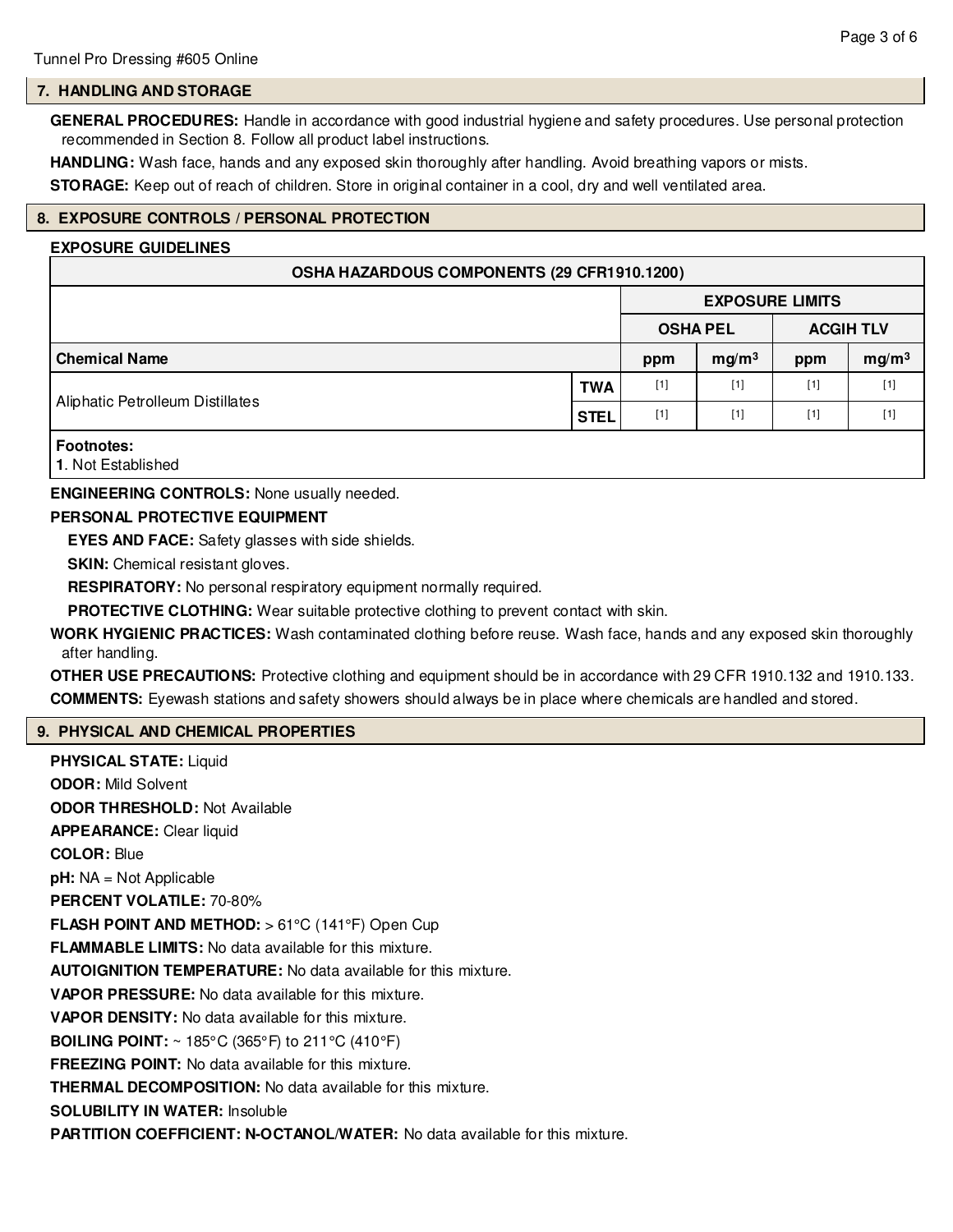**EVAPORATION RATE:** No data available for this mixture. **SPECIFIC GRAVITY:** 0.78 to 0.805 g/ml **VISCOSITY #1:** ~ 20 cP at 25°C (77°F) **(VOC):** 70.000 to 80.000 (Weight %) **OXIDIZING PROPERTIES:** This product is not classified as oxidizing

# **10. STABILITY AND REACTIVITY**

**REACTIVITY:** Stable under normal conditions.

**HAZARDOUS POLYMERIZATION: Will not occur.** 

**STABILITY:** Stable under normal conditions.

**CONDITIONS TO AVOID:** Heat, sparks and flames.

**POSSIBILITY OF HAZARDOUS REACTIONS:** No dangerous reaction known under conditions of normal use.

**HAZARDOUS DECOMPOSITION PRODUCTS:** Oxides of carbon.

**INCOMPATIBLE MATERIALS:** Strong oxidizing agents, acids and bases.

# **11. TOXICOLOGICAL INFORMATION**

# **ACUTE**

| <b>Chemical Name</b>             | ORAL LD <sub>50</sub> | <b>DERMAL LD<sub>50</sub></b> | <b>INHALATION</b><br>$LG_{50}$ |
|----------------------------------|-----------------------|-------------------------------|--------------------------------|
| Aliphatic Petrolleum Distillates | $> 5000$ mg/kg        | $>$ 2000 mg/kg                | $> 7630 \text{ mg/M}^3$        |
|                                  | (rat)                 | (rabbit)                      | (rat)                          |

**EYE EFFECTS:** May cause eye irritation.

**SKIN EFFECTS:** Causes skin irritation. May cause allergic skin reaction.

**CHRONIC:** Long term or repeated exposure to this product defats the skin.

**SUBCHRONIC:** This product is irritating to the eyes and respiratory tract. This product may cause central nervous system effects. **CARCINOGENICITY**

**IARC:** No ingredient in this product is present at levels greater than or equal to 0.1% is identified as a probable, possible or confirmed human carcinogen by IARC.

**NTP:** No ingredient in this product is present at levels greater than or equal to 0.1% is identified as a known or anticipated carcinogen by NTP.

**OSHA:** No ingredient in this product is present at levels greater than or equal to 0.1% is identified as a carcinogen or potential carcinogen by OSHA.

**IRRITATION:** Skin and eye irritation.

**SENSITIZATION:** May cause an allergic skin reaction.

**NEUROTOXICITY:** No data available

**GENETIC EFFECTS:** No data available

**REPRODUCTIVE EFFECTS:** No data available

**TARGET ORGANS:** Contains material which may cause damage to the following organs: central nervous system.

**TERATOGENIC EFFECTS:** No data available

**MUTAGENICITY:** No data available

**SYNERGISTIC MATERIALS:** No data available

# **12. ECOLOGICAL INFORMATION**

**ECOTOXICOLOGICAL INFORMATION:** This product is not classified as environmentally hazardous. However, this does not exclude the possibility that large or frequent spills can have a harmful or damaging effect on the environment.

**BIOACCUMULATION/ACCUMULATION:** The potential for bioconcentration in organisms is low.

**DISTRIBUTION:** No data available for this mixture.

**AQUATIC TOXICITY (ACUTE):** No data available for this mixture.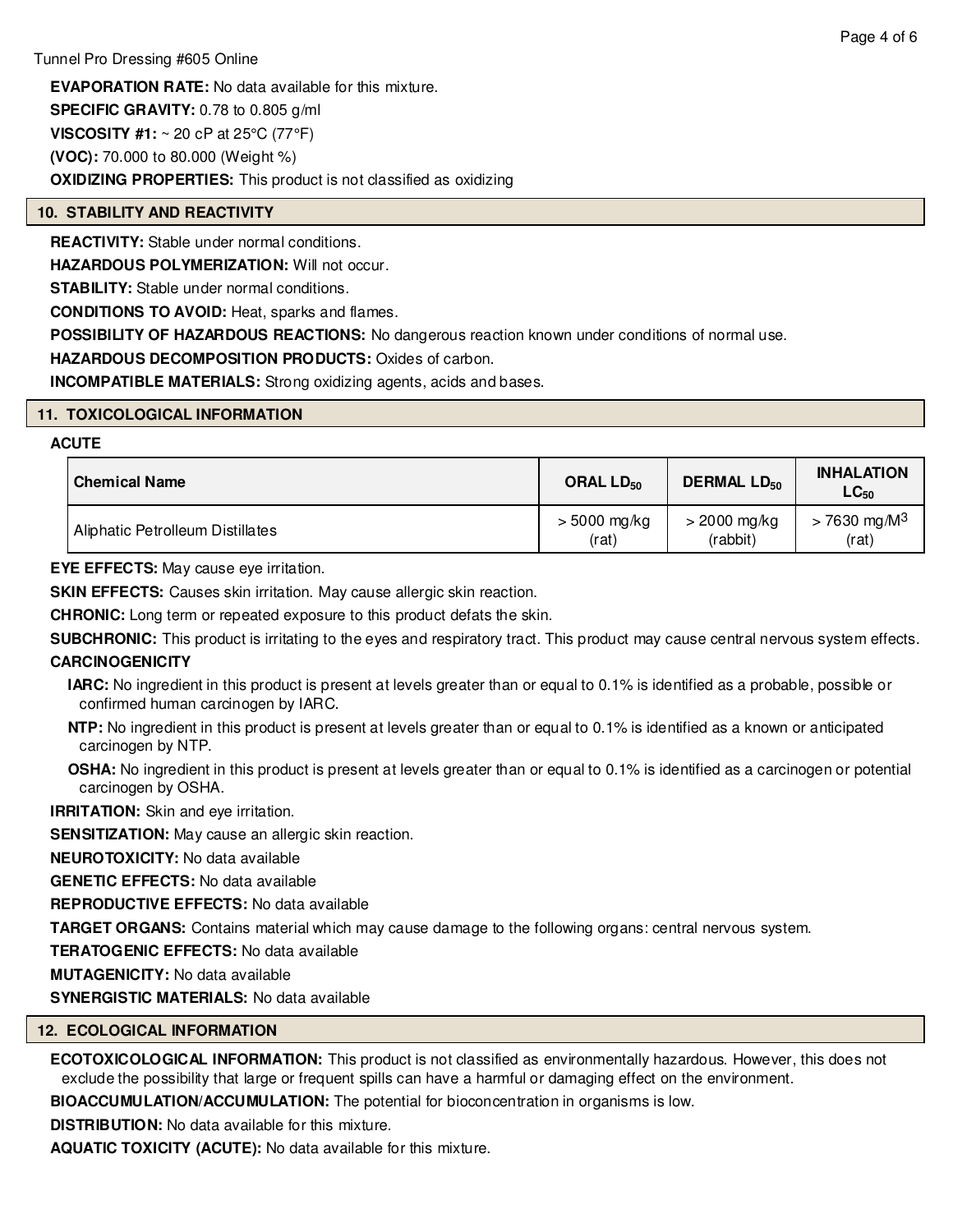# **CHEMICAL FATE INFORMATION:** No data available for this mixture.

#### **13. DISPOSAL CONSIDERATIONS**

**DISPOSAL METHOD:** Follow all Federal, State and Local Regulations appropriate for this material.

**PRODUCT DISPOSAL:** Wastewater resulting from this product should be directed to a proper waste water treatment facility.

**EMPTY CONTAINER:** Empty containers should be taken to an approved waste handling site for recycling or disposal. Do not reuse empty containers.

#### **14. TRANSPORT INFORMATION**

# **DOT (DEPARTMENT OF TRANSPORTATION)**

**PROPER SHIPPING NAME:** Petroleum Distillates, N.O.S.

**PRIMARY HAZARD CLASS/DIVISION:** 3, Flammable

#### **UN/NA NUMBER:** 1268

#### **PACKING GROUP:** III

**NOTE:** This product may be re-classified as "Combustible Liquid" unless transported by vessel or aircraft. Non-bulk packages (less than or equal to 119 gallons) of combustible liquids are not regulated as hazardous materials.

**COMMENTS:** The shipper / consignor / sender is responsible to ensure that the packaging, labeling and markings are in compliance with the selected mode of transport.

### **15. REGULATORY INFORMATION**

# **UNITED STATES**

## **SARA TITLE III (SUPERFUND AMENDMENTS AND REAUTHORIZATION ACT)**

**311/312 HAZARD CATEGORIES:** Fire Hazard, Acute Health Hazard

# **FIRE:** Yes **PRESSURE GENERATING:** No **REACTIVITY:** No **ACUTE:** Yes **CHRONIC:** No

**313 REPORTABLE INGREDIENTS:** This product does not contain any chemical components that exceed the threshold (De Minimis) reporting levels established by SARA Title III, Section 313.

### **302/304 EMERGENCY PLANNING**

**EMERGENCY PLAN:** No chemicals in this product are subject to the reporting requirements of SARA Title III, Section 302.

# **CERCLA (COMPREHENSIVE ENVIRONMENTAL RESPONSE, COMPENSATION, AND LIABILITY ACT)**

**CERCLA REGULATORY:** Not listed.

#### **TSCA (TOXIC SUBSTANCE CONTROL ACT)**

**TSCA REGULATORY:** All ingredients are listed.

**CALIFORNIA PROPOSITION 65:** This product does not contain any chemicals known to the State of California to cause cancer, birth, or any other repoductive defects.

#### **OSHA HAZARD COMM. RULE:** This product is a "Hazardous Chemical" as defined by the OSHA Hazard Communication Standard, 29 CFR 1910.1200.

### **16. OTHER INFORMATION**

**REASON FOR ISSUE:** New SDS format

#### **Date Prepared:** 09/11/2015







**MANUFACTURER DISCLAIMER:** The information provided in the Safety Data Sheet is correct to the best fo our knowledge,